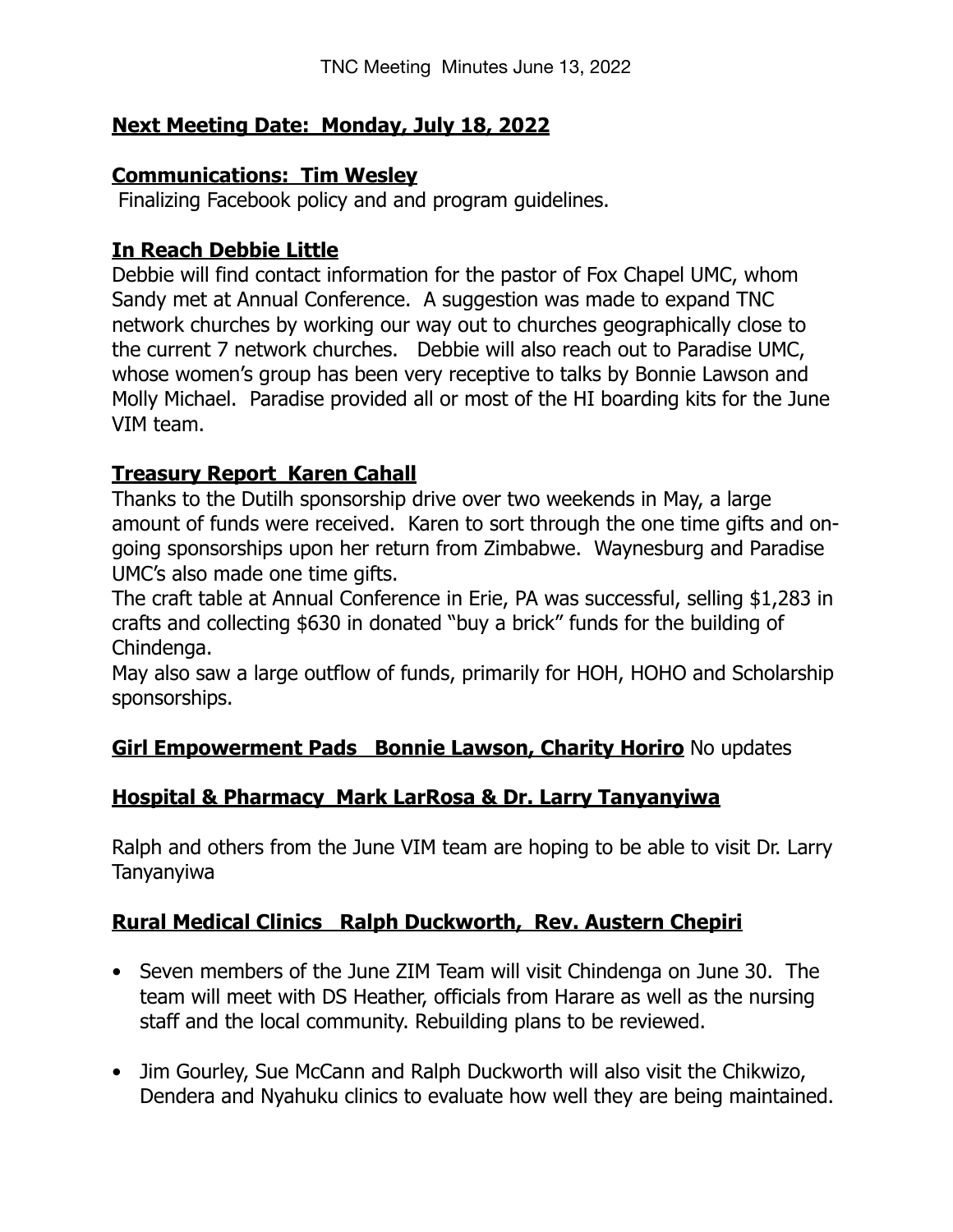- TNC awarded a \$25,000 grant from the UM Foundation of PA for Chindenga.
- No word yet on the requested \$25,000 for Chindenga from the Conference Zimbabwe Partnership Team. Also requested: \$5,000 for Scholarships, \$5,000 for HI boarding and fees, and \$5,000 for School of nursing ceiling repairs – Sandra Matoushaya has sent an initial communication on this matter to the Zimbabwe Partnership team.

## **Eyeglasses Program Natalie Geer, Dr. Larry Tanyanyiwa**

- Possible clinic in July
	- Final dates and budget will be announced once Nurse Paul's absence is approved.
	- Gashi is point of contact in Nyadire for July clinic
- Natalie meeting with Paul and Christine via Zoom during June
- Natalie meeting with Terry Snider and Don Ziegler during June. Don continues to mentor Natalie in leadership of this program.
- Molly, Ralph, Kevin Riley, Hannah Mafunda and possibly Gashi and Dr. Gerald Chirenga meeting with Dr. Kumora on July 2 at Nyadire
- Natalie to provide Ralph with a list of questions for follow up in Zim with Dr. Kumora. What additional services can Dr. Kumora provide? Cataracts? People could be given his business card at clinics if need further treatment? What level of involvement is he looking for? What are his ophthalmologist qualifications in the eyes of the Zimbabwean government, ie, can he be responsible for the eyeglasses teams in the event that one of the nurses (Primrose, Paul) are unavailable?
- Don sent in last container: Glasses, reading glasses, sun glasses and cases.
- Team does inventory before each clinic
- Lens meter update for Marie coming in June (at the latest at Terry/Don/Nat meeting).

# **VIM Molly Michael, Rev. Lancelot Mukundu**

• TNC VIM Team June 16 - July 7, 2022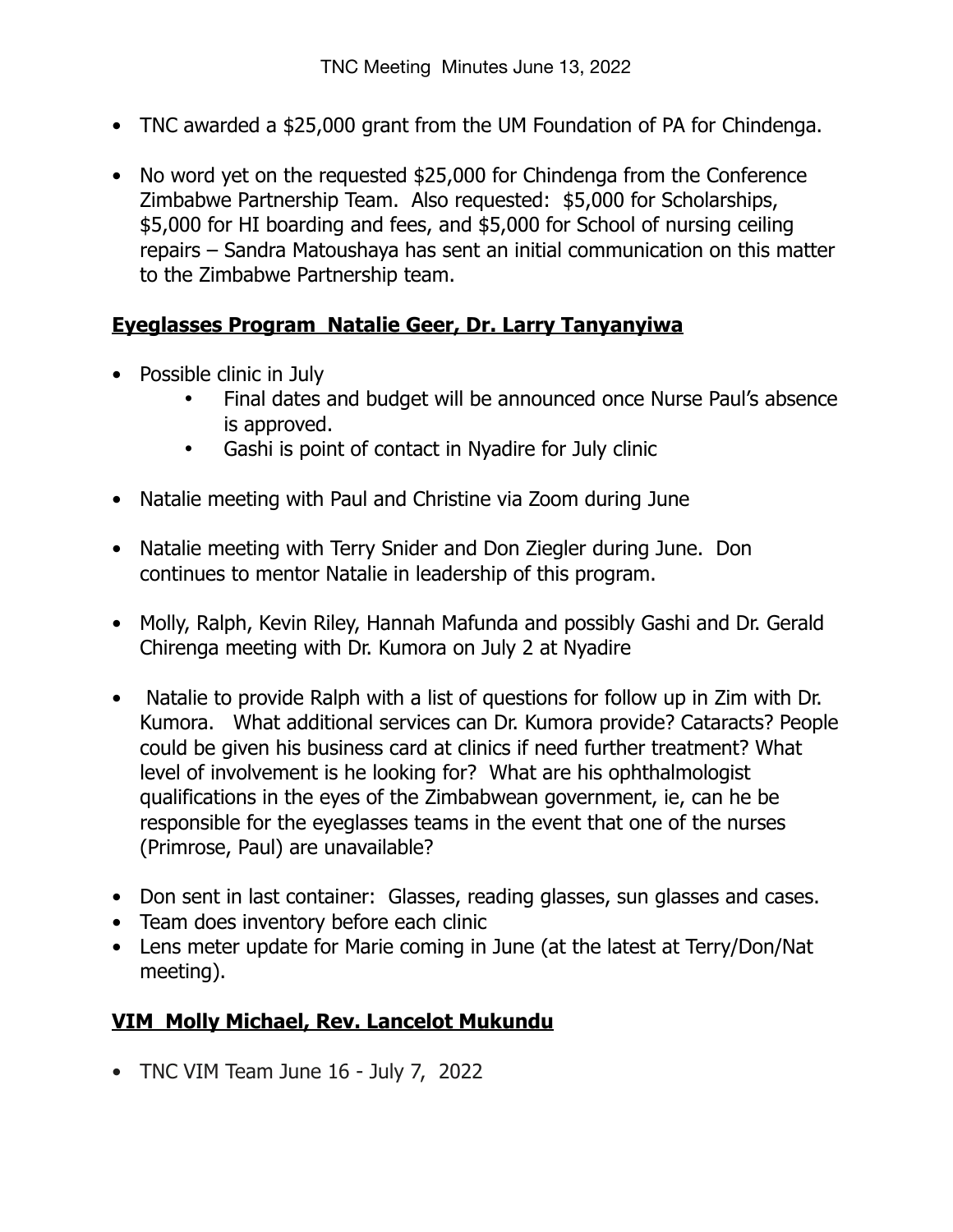- Team members: Molly Michael, Mary Beth Zollars, Marie Hunt, Deborah Swineford, Karen Cahall and Kevin Riley.
- SySTEM: Angela Ng, Kim Kleiven, Rohan Varma
- •Ralph Duckworth, Jim Gourley, and Sue McCann
- Thanks to the many volunteers who made the packing party for the trip run smoothly! Donations received include school supplies, health supplies (2 fetal dopplers), tons of mail for students, 40 HI Kits, Solar Lights, over 350 "Kaps for Kids", recreational items, hearing aids, several laptops, essentials, and more! Thank you letters have been sent to donors.
- Fees for extra suitcases. The team has at least four extra suitcases. One is for HI boarding kits. Another is for the PUL for the GEP. HOH and HOHO items also required extra space. Suggestion for the extra baggage fees to be taken from the individual accounts to which the bags correspond. To consider when team returns and extra baggage fees have been determined. Other option is to clear out the "trips" account so that funds are no longer tied up in this restricted account.
- First aid/health items were purchased for this and future VIM trips.

## Main Projects:

- Update HOHO/HOH/HI Programs
- Scholarship Event in Harare with students current and past, and special guests
- Meet w/ Dr. Kumora (optometrist)
- Inventory eyeglasses/meet with Zimbabwean team, if possible
- Highly desirable to have an eyeglasses clinic take place while the June team is in place. Dependent on Nurse Paul's schedule.
- Meet to discuss BioGas Digester
- Visit Emerald Hill
- ENT/Hearing Testing for HI
- Visit Chindenga
- SySTEM Coding Workshops
- Visit Mutoko Primary
- Imire Safari Park for 2 nights
- Small World Lodge Avondale for 1 night/craft shopping
- Ralph has a separate and sometimes overlapping agenda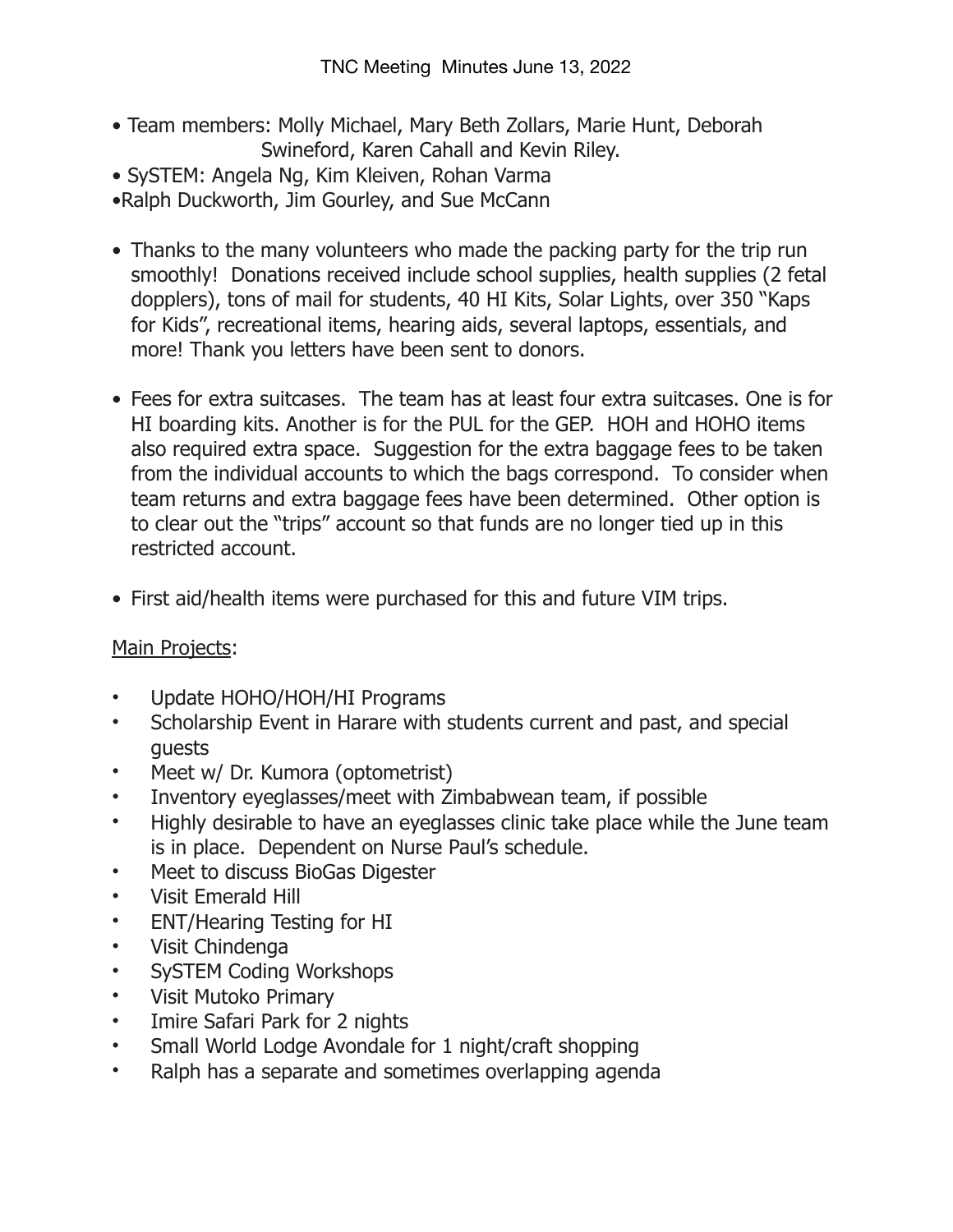**Updates** 

- Molly looks forward to helping transition Robin Abel into the position of VIM Program leader upon her return from Zimbabwe.
- If you are interested in leading or co-leading a future team, please let Robin or Molly know. Upcoming VIM Leader Trainings ([https://](https://www.wpaumc.org/VIMTraining) [www.wpaumc.org/VIMTraining](https://www.wpaumc.org/VIMTraining))

# **Hearing Innovation Molly Michael & Tendayi Mushapaidze**

- The boarding kits are great! Thank you to everyone who contributed.
- The HI program has received 10 new sponsors over the past few months.
- HI fees will need to be sent soon.
- Molly to meet in-person with Tendai to discuss ways in which they can better communicate and share fees documentation. Especially important is understanding funding needs in advance of payment dates.
- Molly to re-evaluate how we determine the amount of fees TNC provides.

# **Mutoko Special Education Program Molly Michael & Joseph Muzondo**

To be designed as an outreach sponsorship program serving students with varying disabilities, including intellectual disability. The sponsorship cost estimated at \$50 annually will partially cover student tuition. Students do not board on-site.

# **HOH/HOHO/Scholarship Mary Beth Zollars, Emmanuel Chiimba**

Overall:

Kaps for Kids: Estimated total at the packing party 500+. A few thank you notes to known knitters have been sent. Some caps held for future carry-over.

Dutilh sponsors who gave "in honor of/in memory of…" have received email thank you's from Debbie Little and handwritten ones from MB.

# **HOHO**

Tinashe Chiimba and Lindarose Chibinge have been named as the people responsible for the pricing, purchase, and distribution of the backpacks and school supplies in Zimbabwe. Funds were sent via WR to cover the items.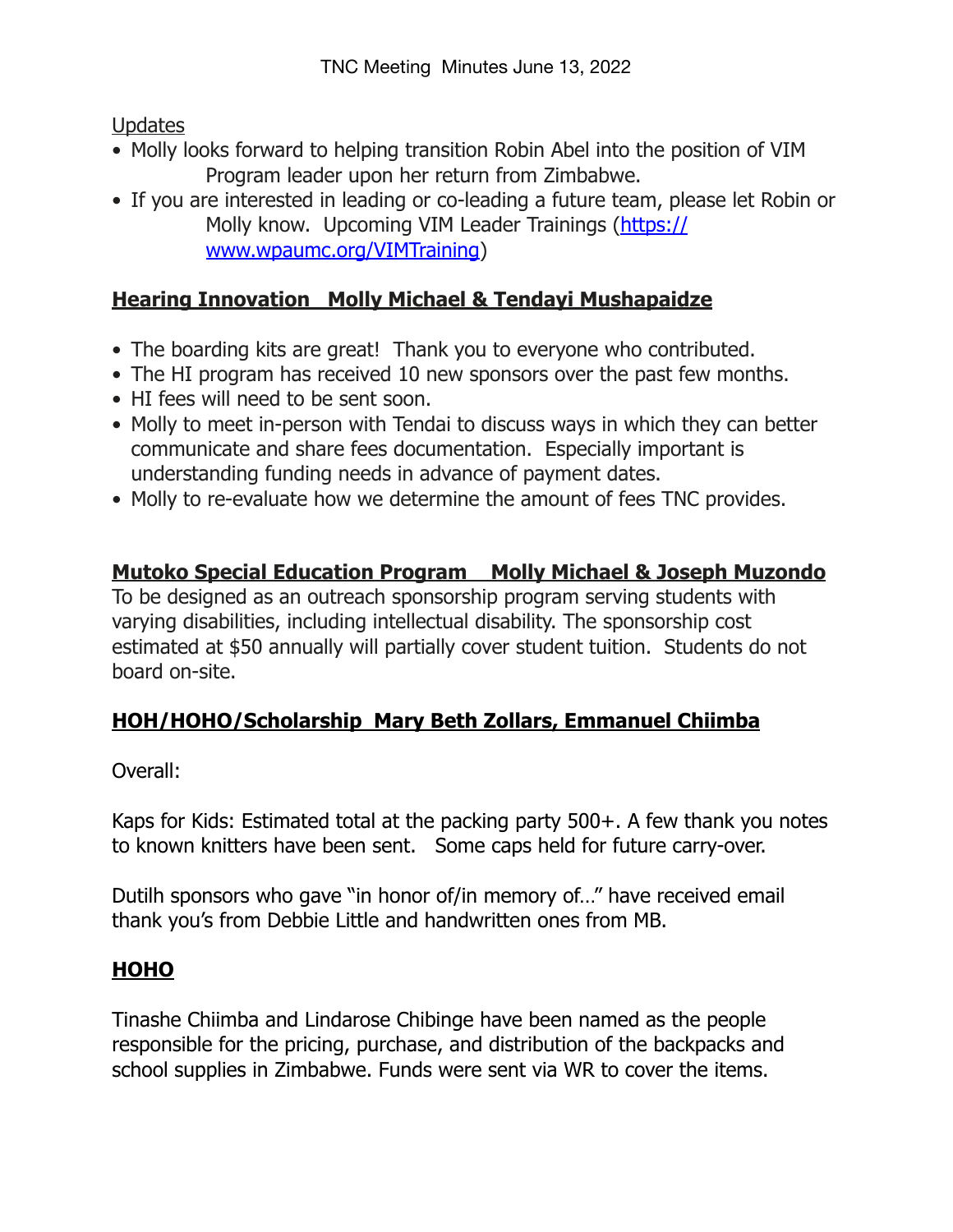We have not received an update on the secondary school uniforms (Winnet's project).

Exam Fees have been sent for the O-level and A-level exams. The funds were taken from HOH.

Outreach Committee:

Chairperson: Noreen Chitengu (Manhemba Primary) Vice Chair: Tawanda Muswe (Rudawiro Primary) Secretary: Esnath Zimbira (Nyadire Primary) Treasurer: Nicodemus Bandira (Nyadire High School) Finance Secretary: Fiona Chiroroma (Nyakabau Primary)

S.Y.STEM has decided on a teaching approach that won't necessarily depend on WiFi. The workshops will be held at the primary school, since there are 2 pop-up classrooms there. If WiFi is needed, it will be accessed through hotspots/data bundles. Three S.Y.STEM teachers will be joining the June Team. Kim will stay 2 weeks, Angela for the first, and Rohan for the second. The robots are packed!

### STEM COMMITTEE:

Chair: Mr. Musariri – Head of Science Department at Nyadire HS Vice Chair: Mr. Tirivangani Mabvute – Science teacher at Nyadire Primary Secretary: Mrs. Portia Mambwere – Math teacher at Nyadire Primary

# **HOH**

Dutilh UMC's preschool's Hop for Hope funds for swings have been sent over via WR. Kevin Riley on the June Team will coordinate this project.

Emmanuel is scouting a good source for the purchase of goats (donation from Christ Kids).

The UMW-CUMC will be hosting a Golf Outing in September at Ponderosa Golf Course. 50% of the earnings will go to the Home of Hope.

Bishop Nhiwatiwa was in Nyadire for several dedications, including the HOH Administrator's House.

## **SISTER RUT SCHOLARSHIP PROGRAM**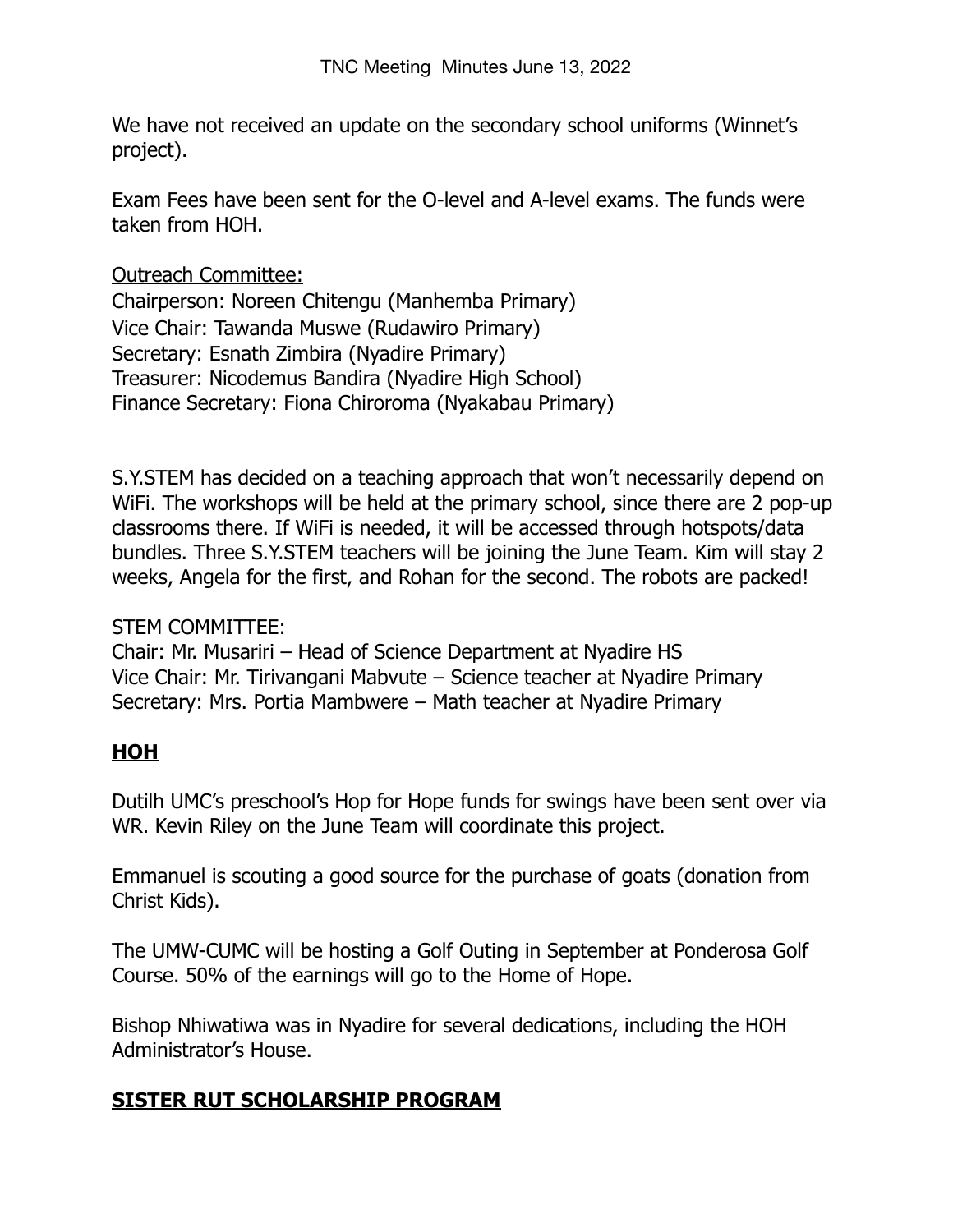A large gathering of the Scholarship Students is planned for Saturday, June 25, 2022 at the UM Conference Center in Harare. Former recipients and a few guests are invited. Scholarship students are required to give a 5-minute presentation. Tea and lunch will be served.

Rutendo Mupfawa, accepted at the University of Zimbabwe, Honors Program for Accounting and Finance; 1.2 student

Blessing Mabii, accepted at Midland States University, Business Studies, 1.2; began September 2021.

Tinashe Mapfumbidze, (MSU) 3.1 student; decided on an attachment in Gweru; Business Management

Campion Mujuru (University of Zimbabwe; medicine; 3.1 student) doing his clinicals.

Lovemore Mbozvi finished his attachment with Mashava Mines near Gweru. He is studying Mining Engineering. He is a now back in Mutare as a 5.1 student. His program is 5 years.

Bernard Madyauta University of Great Zimbabwe, 3:1 student; doing attachment at the Harare City Council.

Fungai Chigumbura MSU, Human Resource Mangagement, 3:2 student, found attachment at the Ministry of Agriculture.

Lorraine Kapembeza: Africa University, Accounting. 2:2 student.

Ruth Makoni: HOHO/O-Levels/A-Levels: Catholic University, Business Management and Information Technology; 2:2 student.

Takunda Pedzai: Midland States University, Human Resources Management; 2.1 student.

Raymond Chimbwanda: HOHO/O-levels/A-levels: University of Zimbabwe; Financial Economics and Trade; 1:2 student.

Stephen Chadamoyo: O-levels/A-Levels: University of Zimbabwe, (tuition only); Physiotherapy; 2.1 student.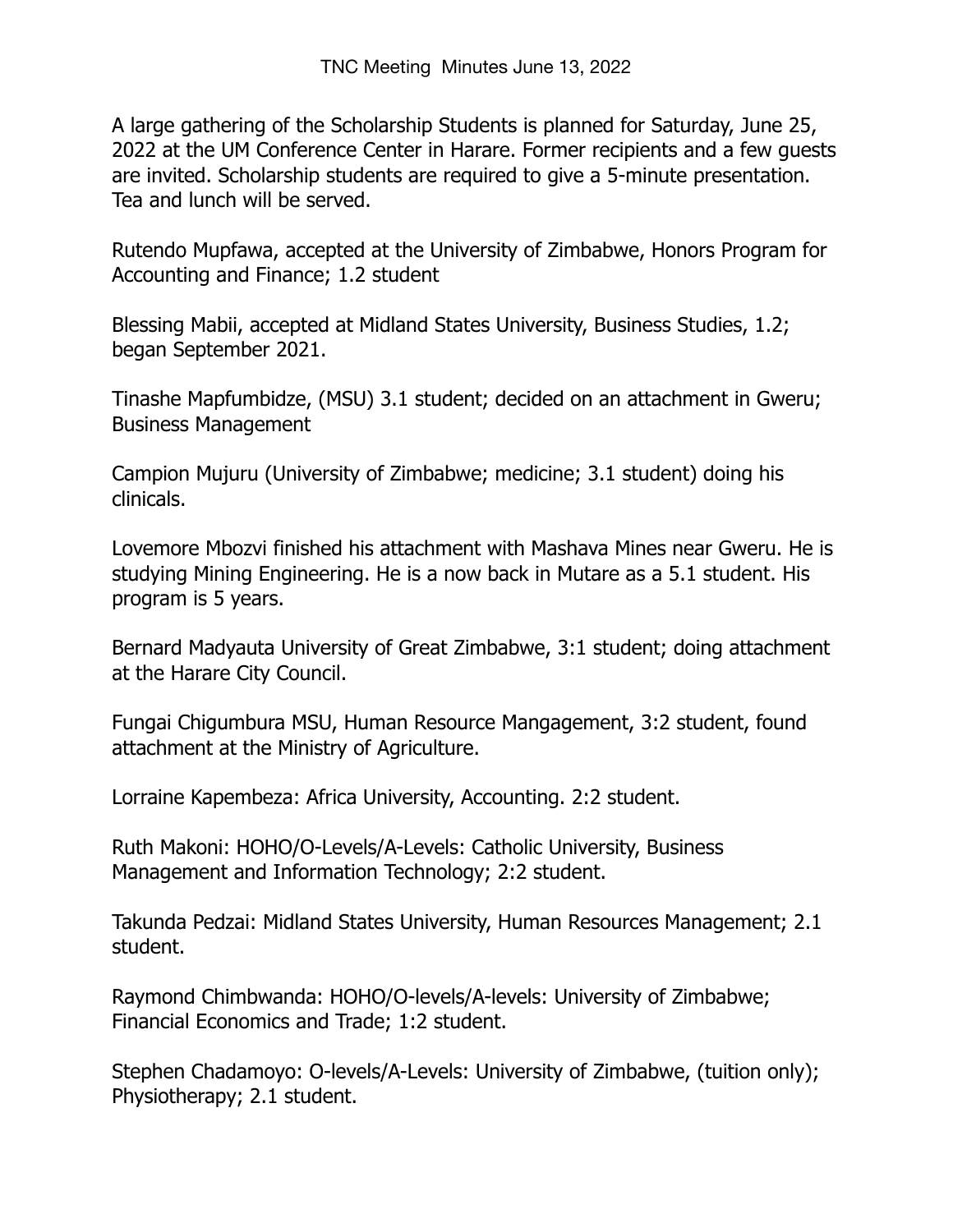Panashe Mafemera: O-levels/A-levels: Bindura University, Peace and Governance (tuition only)  $-1:1$  student.

Nyasha Given Katema: (HOH) O-levels/A-levels: Zimbabwe Institute for Legal Studies. The school offers a variety of certificates and degrees, leading to careers from paralegal to lawyer. Nyasha will proceed from year to year, based on his interest, needs, and success. 1:2 student.

Precious Muripo (HOH) has been accepted into the Prison Officer Training Program. Training begins July 3, 2022

#### WORK/STUDY:

Lindarose Chibinge: Enrolled in Social Work at Midland States University for a master's degree specializing in Children's Rights and Protection. She is completing her second semester (out of 3). She has agreed to work at the HOH throughout her studies.

#### On hold:

Josphat Nyatoro (HOHO): O-levels: changed intention to pursuing 3 more O-level subjects in order to attend Harare Polytechnic. His scholarship will be re-visited a year from now.

Candidate: Praise Mushamba, provisionally accepted for 2022 intake, but we are asking for postponement due to funds.

#### TABUDIRIRA VOCATIONAL CENTRE CANDIDATES:

Leeroy Nyamukapa (O-levels Nyadire High School); Tabudirira Vocational Centre, Building Studies, began September 2021

Angeline Mujuru (Campion's sister) (HOHO): O-levels: Tabudirira Vocational Centre, Hotel and Catering, found attachment at Nyadire Teachers College.

Lorraine Chipembere (Fradreck's daughter) (HOHO): O-levels: Tabudirira Vocational Centre, Hotel and Catering, looking for attachment

Yeukai Gwati (HOHO) is enrolled at Tabudirira Vocational Centre for Hotel and Catering.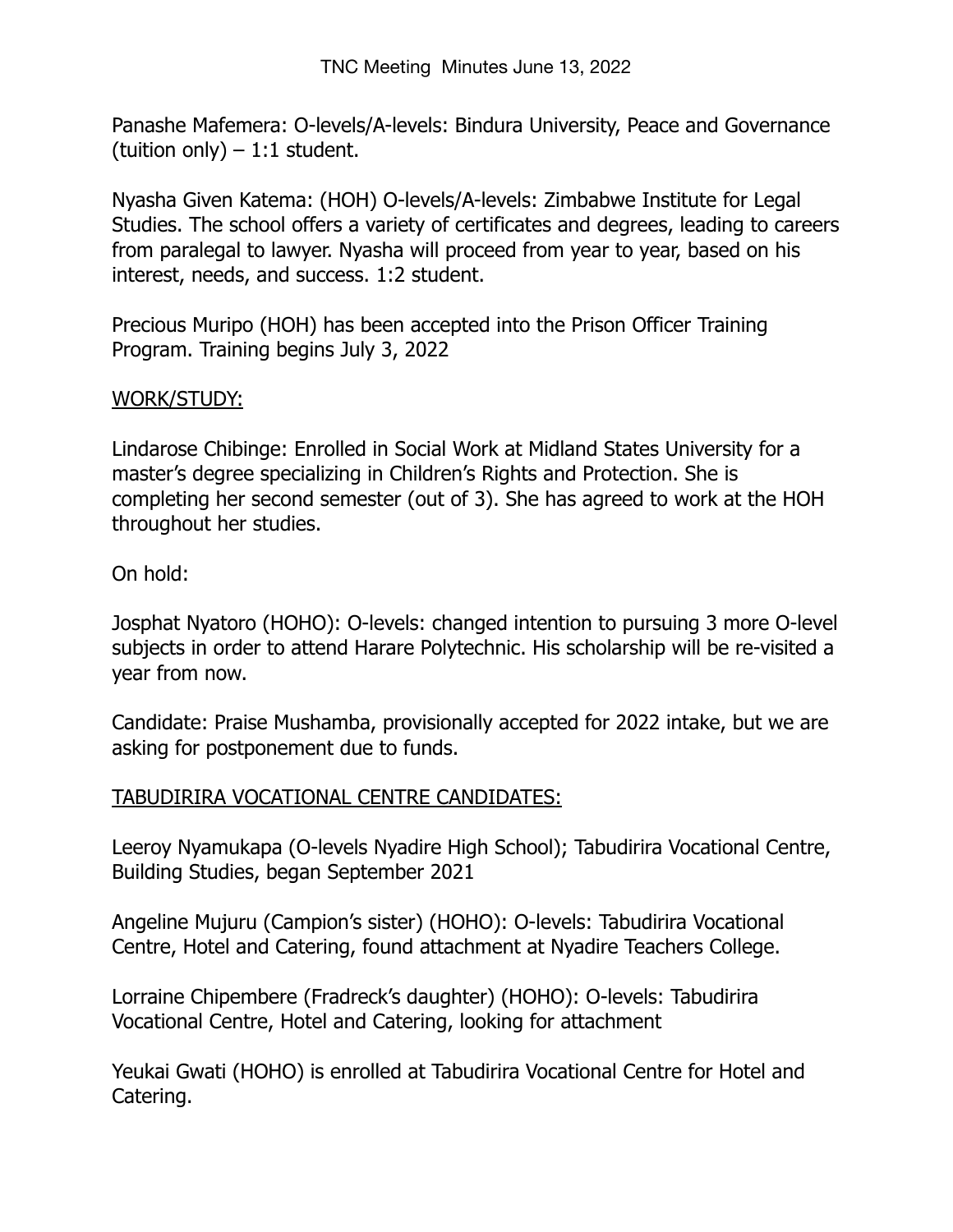Now out: Tinotenda Kadyautumbe (HOH): O-levels: Tabudirira Vocational Centre, Hotel and Catering, was looking for attachment

#### AGRICULTURAL SCHOLARSHIP:

Elvis Mtandwa will begin his 2nd term at Tabudirira Vocational Centre in agriculture.

Rodney Matonga (Rev. Forbes and Nyaradzai's son has begun his attachment for his agriculture diploma from Blackfordby Agricultural Institute in Agribusiness and Farm Management.

Tinashe Katsuro has been accepted for an Agricultural Scholarship. He is looking forward to starting his studies in August 2022.

NEW CANDIDATE: Delight Katsata, graduate of Katsukunya Secondary (O-levels) and Nyadire High School (A-levels) has applied for an AG Scholarship to study in the BSC Honours Program in Crop Improvement and Seed Systems at the University of Zimbabwe.

# **Container Shipments Drew Harvey & Rev L. Mukundu**

• Possibility of sharing space with a BBF container shipment to ZACH is unknown. BBF has requested that ZACH confirm that TNC items could be included under their duty free certification, but has not received a response. BBF believes a shipment will go sometime this year, but timing is unknown. TNC will send smaller priority items in the suitcases of the June VIM team, and will store remaining items until something is defined.

• Items TNC hopes to eventually include with a container:

-Boxes of GEP kits, one sewing machine, and baby blankets as provided by B. Lawson

-Boxes of Hearing Innovation supplies and educational materials as provided by M. Michael

-Eyeglass cases as provided by M. Hunt

-Eyeglasses as provided by Natalie Geer

-Medical supplies as requested by Nyadire if BBF has them available.

-Excess items received by TNC but are not being carried over by the June ViM team because of space limitations.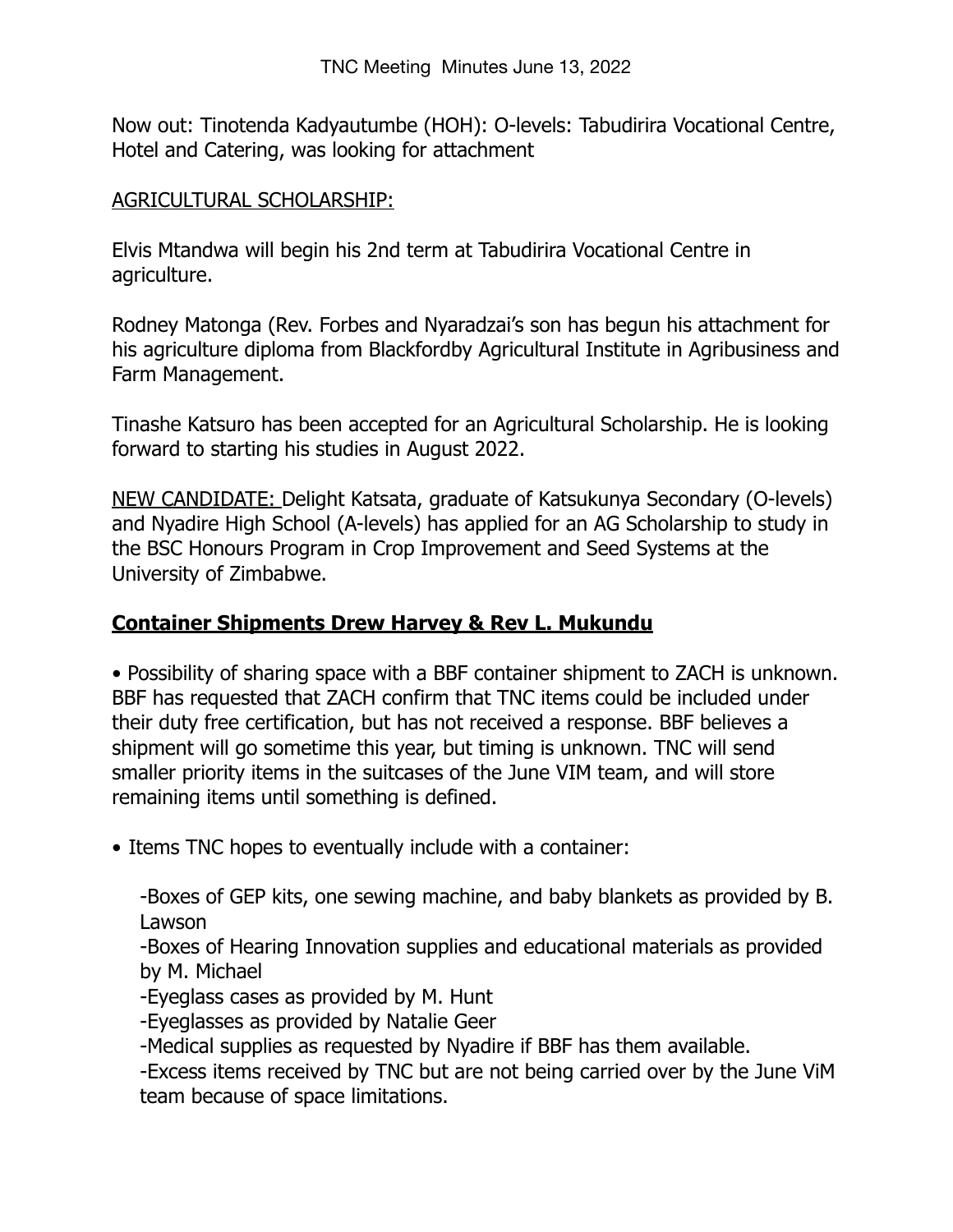## **Engineers Without Borders-CMU Drew Harvey & Christopher Kuwana**

• The students of the EWB CMU chapter are now on summer break. However the leadership team will continue to move the project forward

• Placement of the purchase order for the digester continues to be delayed as "EWB National" reviews the implementation report (now over 60 pages). Questions and requests for additional information must be satisfactorily answered before EWB National grants approval. The hope is to place the purchase order by September with implementation to follow. A student team would then travel to Nyadire in December to assess operation and sustainability.

• As required by EWB National, Nyadire has confirmed they will pay 5% of total project funds.

• EWB held a ZOOM call on June 7 with Kevin Riley of the TNC June VIM team to provide a project overview. Kevin will meet with Nyadire leaders during his trip to present the program, review plans, and understand any questions or concerns from Nyadire. If it can be scheduled, Kevin will also meet in Harare with the proposed contractor for the digester.

• Sean Pearson, an engineer from Dutilh UMC, has expressed interest in the EWB program. Along with Drew Harvey, Sean will join future EWB meetings as we complete the current project and make plans for the next project.

• Students will not travel to Nyadire this summer, but plan to travel in December, 2022.

• Scott Sanford will be placing an order for a high efficiency wood burning stove from company "IES Stoves". The stove will be sent to Zimbabwe from Uganda and the purchase cost will be approximately \$500. Hopefully the stove can arrive during the June/July trip of Ralph Duckworth. Christopher Kuwana will also purchase appropriately sized cooking pots in Harare to be used with the stove. This stove is expected to use approximately half the amount of firewood as the current system. Two stoves may eventually be required to cook all the Primary School meals that cannot be prepared with available biogas.

\*\*\* Shipping cost estimates for the new high efficiency stove from Uganda are extremely high. Drew suggested that Scott contact Liam Carstens at Brother's Brother Foundation for suggestions/ help in shipping.